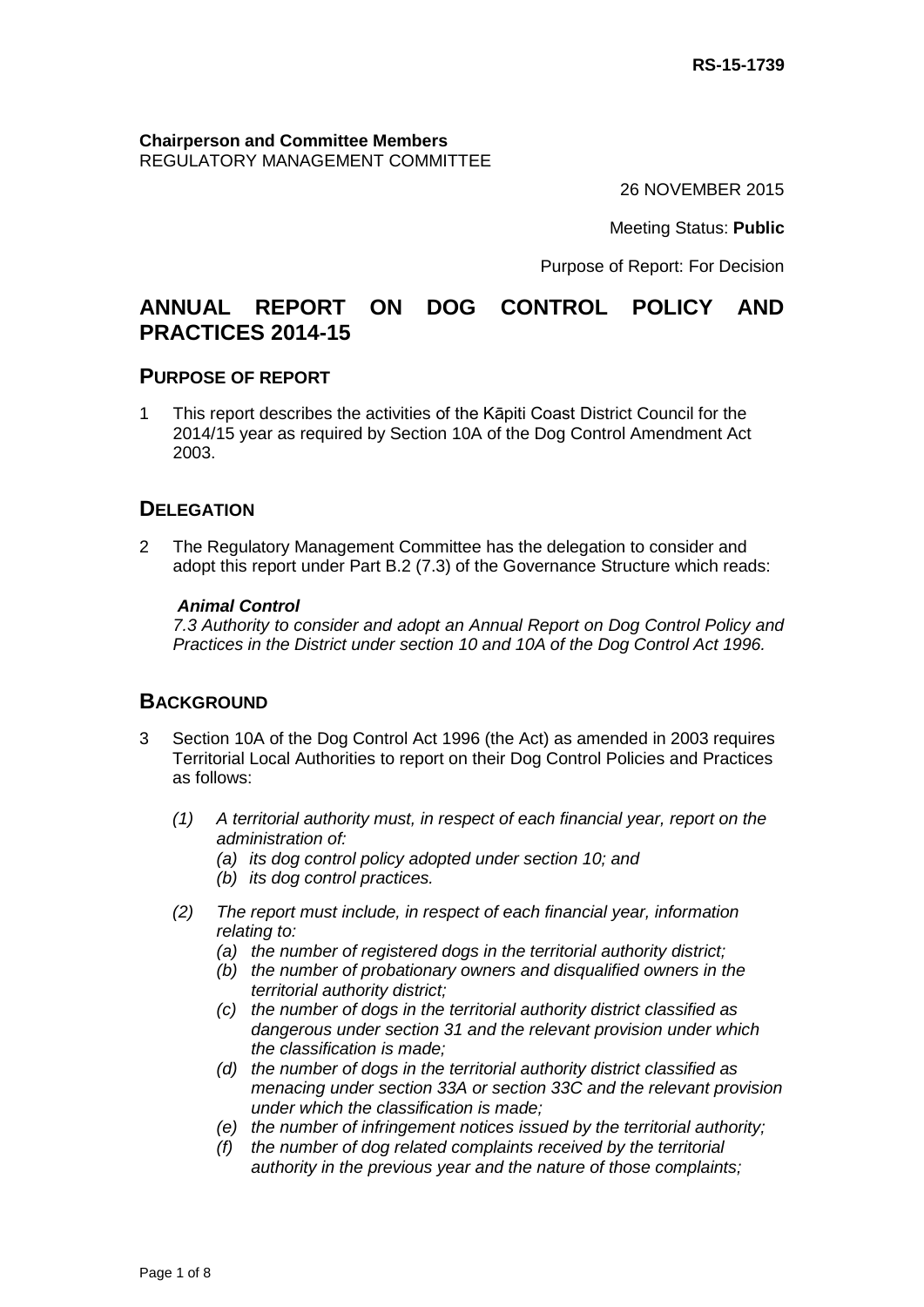- *(g) the number of prosecutions taken by the territorial authority under this Act.*
- *(3) The territorial authority must give public notice of the report— (a) by means of a notice published in—*

*(i) 1 or more daily newspapers circulating in the territorial authority district; or* 

*(ii) 1 or more other newspapers that have at least an equivalent circulation in that district to the daily newspapers circulating in that district; and*

*(b) by any means that the territorial authority thinks desirable in the circumstances.*

- *(4) The territorial authority must also, within 1 month after adopting the report, send a copy of it to the Secretary for Local Government.*
- 4 This report details the information required by Section 10A of the Dog Control Act 1996 as amended in 2003.

#### Dog Control Policy

5 The Council adopted its Dog Control Policy in November 2009 (refer appendix to 1 RS-15-1739).

#### **ISSUES AND OPTIONS**

#### *Council's Dog Control Policy Objectives*

6 The objectives listed in this section were developed as part of the Dog Control Policy 2009 to ensure that Council consistently and effectively fulfils its responsibilities under the Act. The following objectives have been based on the provisions of the Act.

#### **Objective 1**

All dogs in the District are kept under proper and appropriate control at all times.

#### **Objective 2**

To prohibit or restrict specific breeds which are known to be dangerous.

#### **Objective 3**

To eliminate or minimise the distress, danger and nuisance caused by dogs to the general public and their property.

#### **Objective 4**

To ensure that the owners of dogs comply with their obligations under the Act.

#### **Objective 5**

To provide the exercise and recreational needs of dogs and their owners.

#### **Objective 6**

To recognise good and responsible dog owners and to reward them by reduced fees; to discourage poor dog ownership by applying penalty fees where appropriate.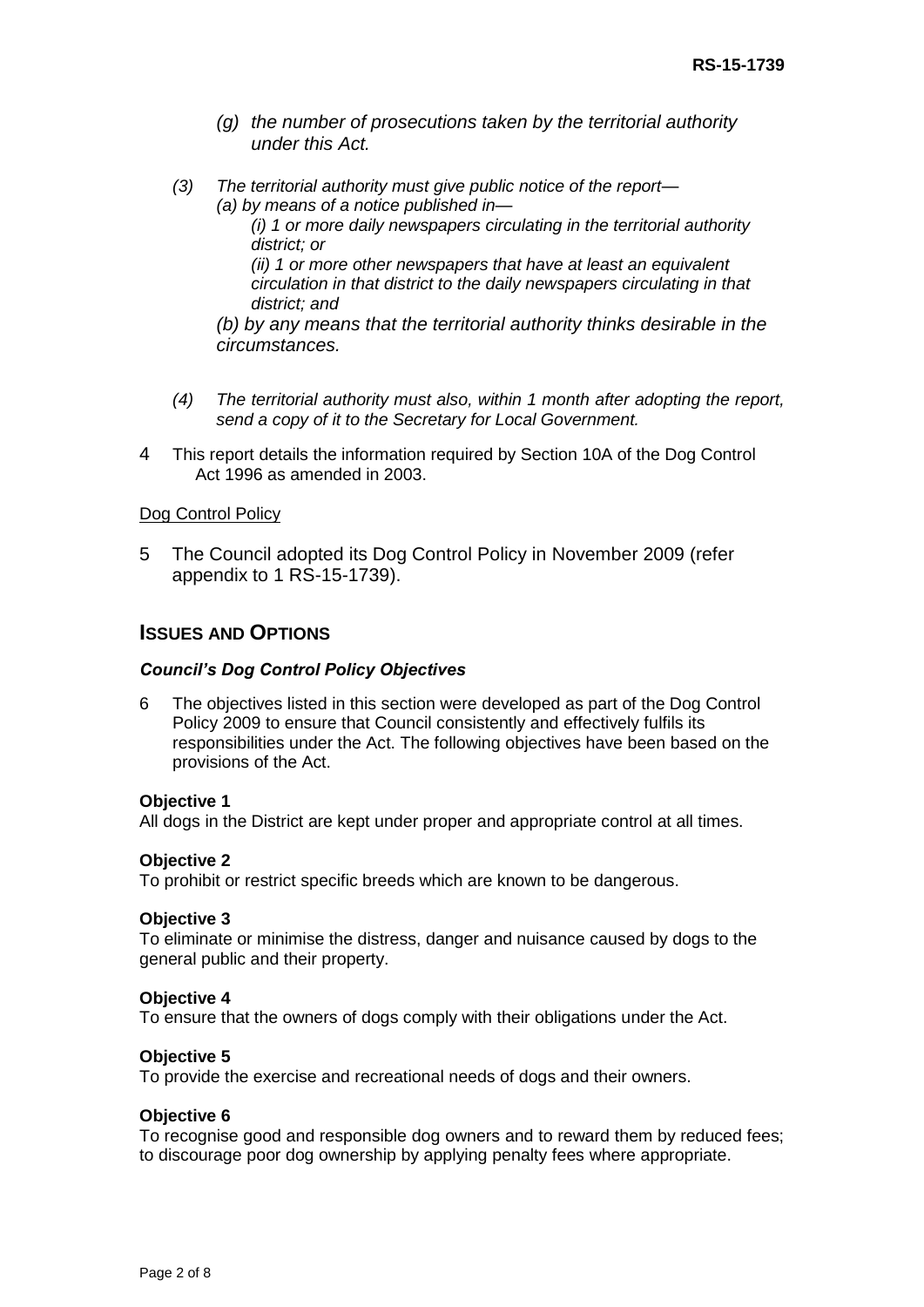#### *Council's Dog Control Practices*

- 7 To meet the Dog Control Policy objectives, Council employs the following practices:
	- Council employs an Animal Control Team within the Regulatory Services Group. There are currently three full-time Animal Control Officers, a full-time Team Leader and one part time Animal Control Assistant.
	- Animal Control provides a 7 days 24 hour service. Complaints response and district wide patrols operate 8.00am to 5.00pm, Monday to Friday inclusive. There is also an after-hours and weekend call out service where an external contractor responds to urgent animal and stock control issues. Pound cleaning and dog feeding duties are undertaken by the Animal Control Assistant.
	- The Animal Control Team, with assistance from the Customer Service Team, undertakes all statutory requirements, including dog registration and the issuing of infringement notices.
	- From time to time, Council provides education material and information promoting responsible dog ownership. Examples of awareness programmes and information include:
		- presentations to various interest groups e.g. meter readers, probation officers, postal delivery workers, council staff;
		- responsible dog ownership information;
		- dog information brochures.
	- The Animal Control staff liaise closely with both the Kapiti SPCA, Kapiti Horowhenua Animal Rescue based in Levin and Housing New Zealand, amongst others. This link has proven very successful, enabling the re-homing of unclaimed dogs that are assessed as being suitable for re-homing and sharing of information regarding animal welfare issues.
	- Other dog control information (for example, information on dog registration) is published or broadcast regularly in/on local media. It is also available on Council's website and on request from the Customer Service Centres at Paraparaumu, Waikanae and Ōtaki.
	- A procedure is in place for special permits to be issued to owners who wish to have more than two dogs on a residential property. The application procedure for these permits ensures that the keeping of dogs does not create a nuisance for other residents.
	- A strong emphasis is placed on the registration of dogs. If owners fail to register their dogs within a set period after the due date a follow up process is triggered which further reminds dog owners to register their dogs before they are issued with an infringement notice. The end of year results as at 30 June 2015 show that 99.9% of known dogs in the district have been registered.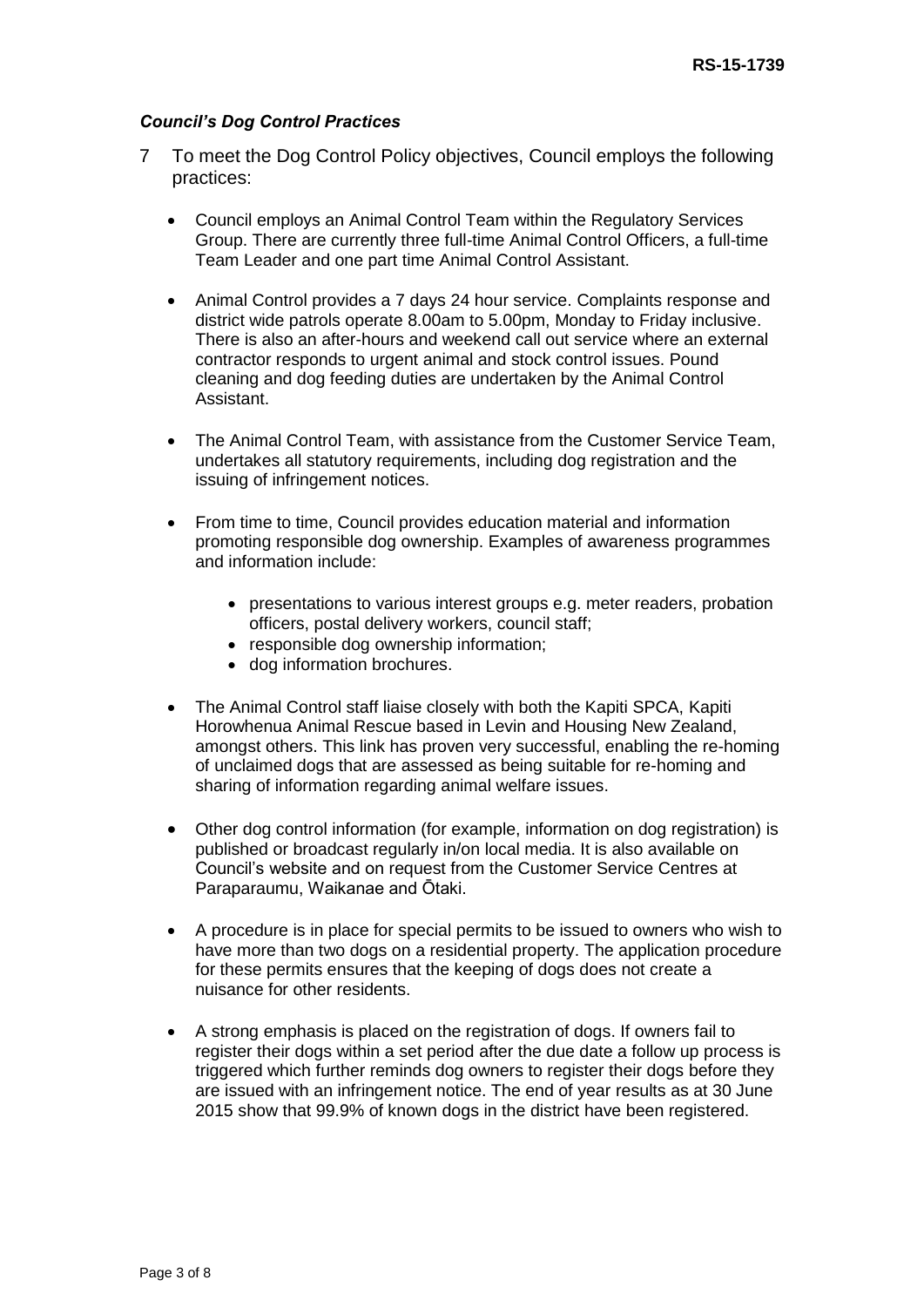- Dog registration fees are reviewed annually and are structured to encourage owners to have their dogs desexed. A discounted "Approved Owner" rate is also available for owners who can demonstrate responsible dog ownership.
- Council classifies as menacing those dogs belonging to the breed or type listed in Schedule 4 of the Dog Control Amendment Act 2003. Those breeds or types of dogs currently listed are as follows:

**Breed of Dog**: Brazilian Fila, Dogo Argentine, Japanese Tosa, with Perro de Presa Canatio added to Schedule 4 in 2011.

**Type of Dog**: American Pit Bull Terrier

- Council where appropriate and after due process, may classify a dog as either dangerous or menacing if a substantiated serious complaint is received about the reported or observed behaviour of the dog (classified by nature).
- Dogs classified as menacing by breed or nature are required to be neutered/spayed within one month after receipt of the notice of classification. Strong emphasis is put on this regulation to assist in the reduction of the number of dogs that pose a safety risk to the community.
- The Kāpiti Coast District Council Dog Control Bylaw 2008 provides for dogs and their owners to generally have access to public places which allows for their reasonable exercise needs whilst ensuring that danger, distress and nuisance to the rest of the community is minimised. Three basic categories of Dog Access Zone are provided for in the Bylaw:
	- **Prohibited zone:** Dogs not allowed under any circumstances;
	- **On leash zone:** Dogs allowed only when under leash control;
	- **Exercise zone:** Dogs off leash, but in view and under direct voice control.

#### **Statistical information**

- 8 2,661 service requests relating to Animal Control were received during the year, of which 1,599 were complaints. Customer Service staff are generally the first point of contact for all animal control issues which they formally record within the computerised service request system.
- 9 The following table details the statistical information relating to Animal Control (Dogs and Owners) during 2014/15; with comparative figures for the previous two years.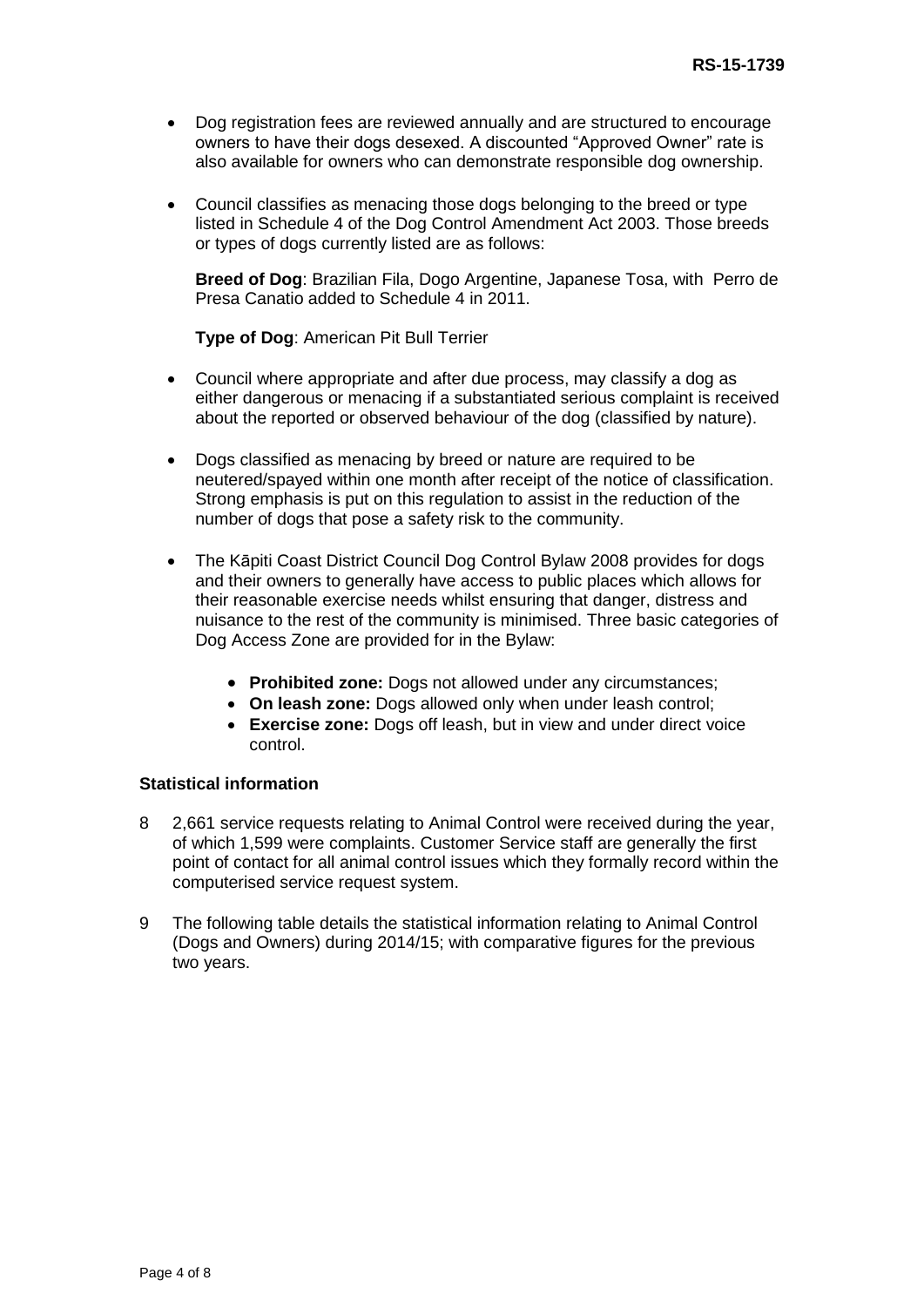| <b>STATISTICAL INFORMATION</b>                         | 2014/15                  | 2013/14                      | 2012/13                      |
|--------------------------------------------------------|--------------------------|------------------------------|------------------------------|
| Dogs & Owners                                          |                          |                              |                              |
| Total dogs registered as at 30 June 2014               |                          |                              |                              |
| (classifications below included in total dogs)         | 7,065                    | 7,043                        | 6,842                        |
| Probationary owners                                    | 2                        | $\overline{2}$               | $\overline{2}$               |
| Disqualified owners                                    | $\overline{4}$           | $\overline{4}$               | $\overline{4}$               |
| Dogs classified as Dangerous                           | $\overline{2}$           | $\overline{2}$               | $\overline{2}$               |
| Dogs classified as Menacing                            | 97                       | 85                           | 91                           |
| <b>Complaints</b>                                      |                          |                              |                              |
| Attacks on persons, stock, poultry, domestic animals   | 118                      | 128                          | 86                           |
| Dog Threatening                                        | 140                      | 157                          | 158                          |
| Wandering                                              | 627                      | 595                          | 562                          |
| <b>Barking</b>                                         | 726                      | 644                          | 611                          |
| Fouling                                                | 22                       | 20                           | 41                           |
| <b>Complaints about Stock</b>                          | 159                      | 154                          | 182                          |
| <b>Total</b>                                           | 1,792                    | 1,698                        | 1,640                        |
| <b>Infringements Issued</b>                            |                          |                              |                              |
| Barking abatement                                      | 1                        | $\overline{\phantom{a}}$     | $\qquad \qquad \blacksquare$ |
| Willful obstruction/refusal to supply information      | 4                        |                              |                              |
| Failure to implant microchip                           | 97                       |                              | 11                           |
|                                                        |                          |                              |                              |
| Keeping an unregistered dog                            | 196                      | 78                           | 104                          |
| Failure to keep a dog under control                    | 17                       | 42                           | 31                           |
| Failure to comply with the effects of a classified dog | 4                        | 5                            | 3                            |
| Falsely notifying death of a dog                       |                          | $\overline{2}$               |                              |
| <b>Total</b>                                           | 319                      | 127                          | 149                          |
| <b>Prosecution</b>                                     |                          |                              |                              |
| Section 18, willful obstruction of Dog Control Officer |                          | $\overline{\phantom{0}}$     |                              |
| Section 32 (2), failure to comply with effects         |                          |                              |                              |
| of Dangerous classification                            |                          |                              |                              |
| Section 33 EC (1), failure to comply with effects      |                          | 1                            |                              |
| of Menacing classification                             |                          |                              |                              |
| Section 52(a), failure to control on land or premises  |                          | 1                            |                              |
| Section 53(1), failure to control                      |                          | $\overline{2}$               | 1                            |
| Section 57(A), rushing in a public place               |                          |                              |                              |
| Section 57(2) being an owner of a dog which            |                          | 3                            | 3                            |
| committed an attack                                    |                          |                              |                              |
| Section 58 being an owner of a dog which               |                          |                              | $\overline{4}$               |
| committed a serious attack                             |                          |                              |                              |
| <b>Total</b>                                           | <b>Nil</b>               | $\overline{7}$               | 8                            |
| <b>Prosecution Outcomes</b>                            |                          |                              |                              |
| Dog surrendered to council prior to court              |                          | 3                            |                              |
| Guilty & Order for Destruction of Dog                  | 1                        |                              |                              |
| Guilty & Dog returned to owner                         | $\overline{\phantom{a}}$ | $\qquad \qquad \blacksquare$ |                              |
| Not Guilty                                             | $\overline{\phantom{a}}$ |                              |                              |
| Outstanding still before Court                         |                          | 1                            | $\overline{2}$               |
| <b>Total</b>                                           | 1                        | $\overline{\mathbf{4}}$      | $\overline{2}$               |
|                                                        |                          |                              |                              |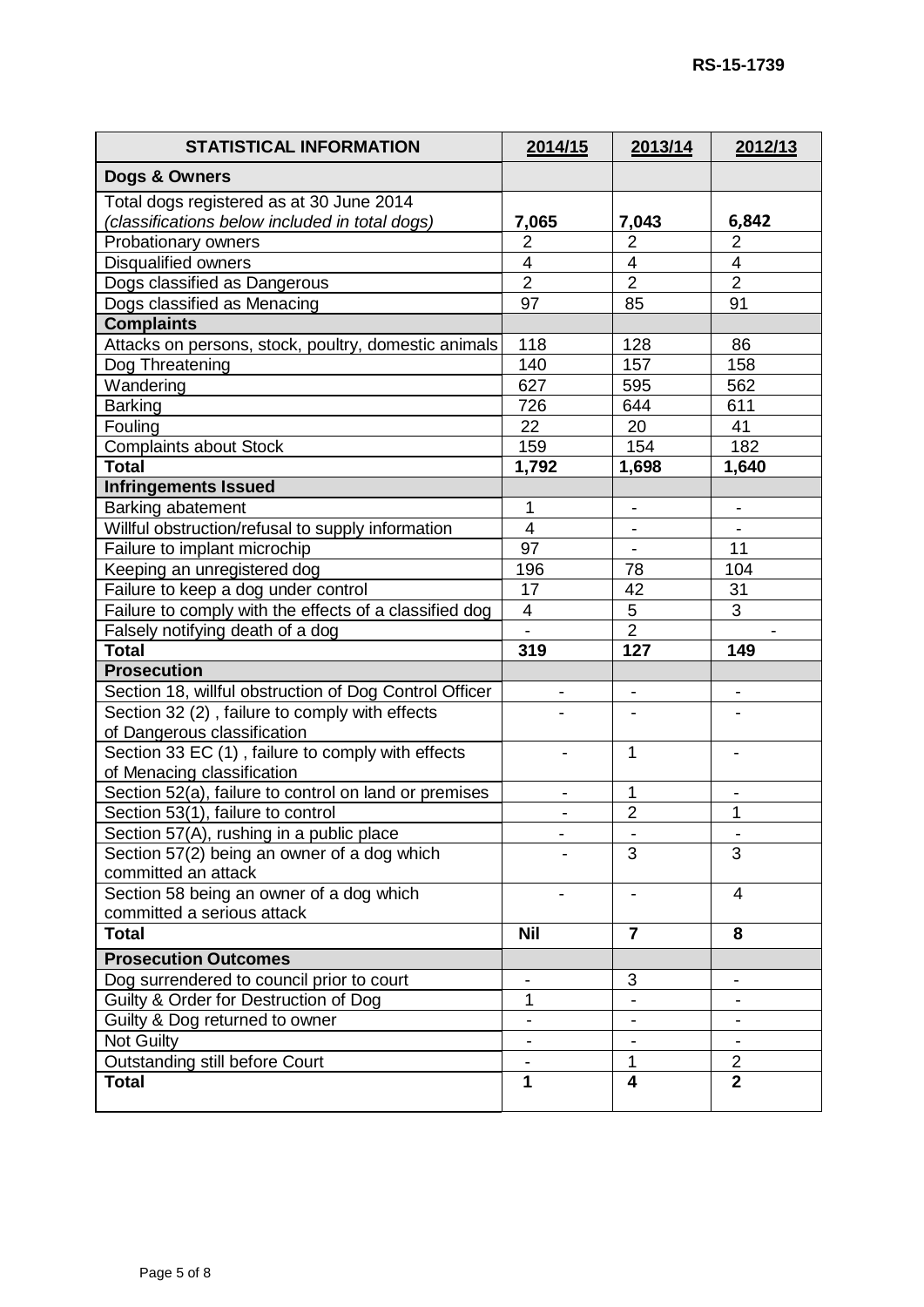| <b>STATISTICAL INFORMATION</b>               | 2014/15 | 2013/14 | 2012/13 |
|----------------------------------------------|---------|---------|---------|
| Impounding                                   |         |         |         |
| Impounded dogs returned to owner             | 384     | 350     | 327     |
| Impounded dogs euthanized                    | 57      | 75      | 50      |
| Impounded dogs surrendered to SPCA or Animal |         | 24      | 23      |
| Impounded dogs re-homed through pound        | 15      | 12      | 14      |
| <b>Total</b>                                 | 473     | 461     | 414     |

### **CONSIDERATIONS**

### Policy considerations

10 There are no policy considerations

### Legal considerations

11 This report is in accordance with Section 10 of the Dog Control Act 1996.

### Financial considerations

12 The operating costs were met within existing budgets.

### Tāngata whenua considerations

13 There are no Tāngata whenua considerations

### **SIGNIFICANCE AND ENGAGEMENT**

### Degree of significance

14 This matter has a low level of significance under Council policy.

### Consultation already undertaken

15 No consultation is required.

### **Publicity**

16 Public notice of this report will be given by means of a notice published in 1 or more daily newspapers circulating in the district or 1 or more other newspapers with equivalent circulation to the daily newspapers circulating in the district. It will also be published on the Council website.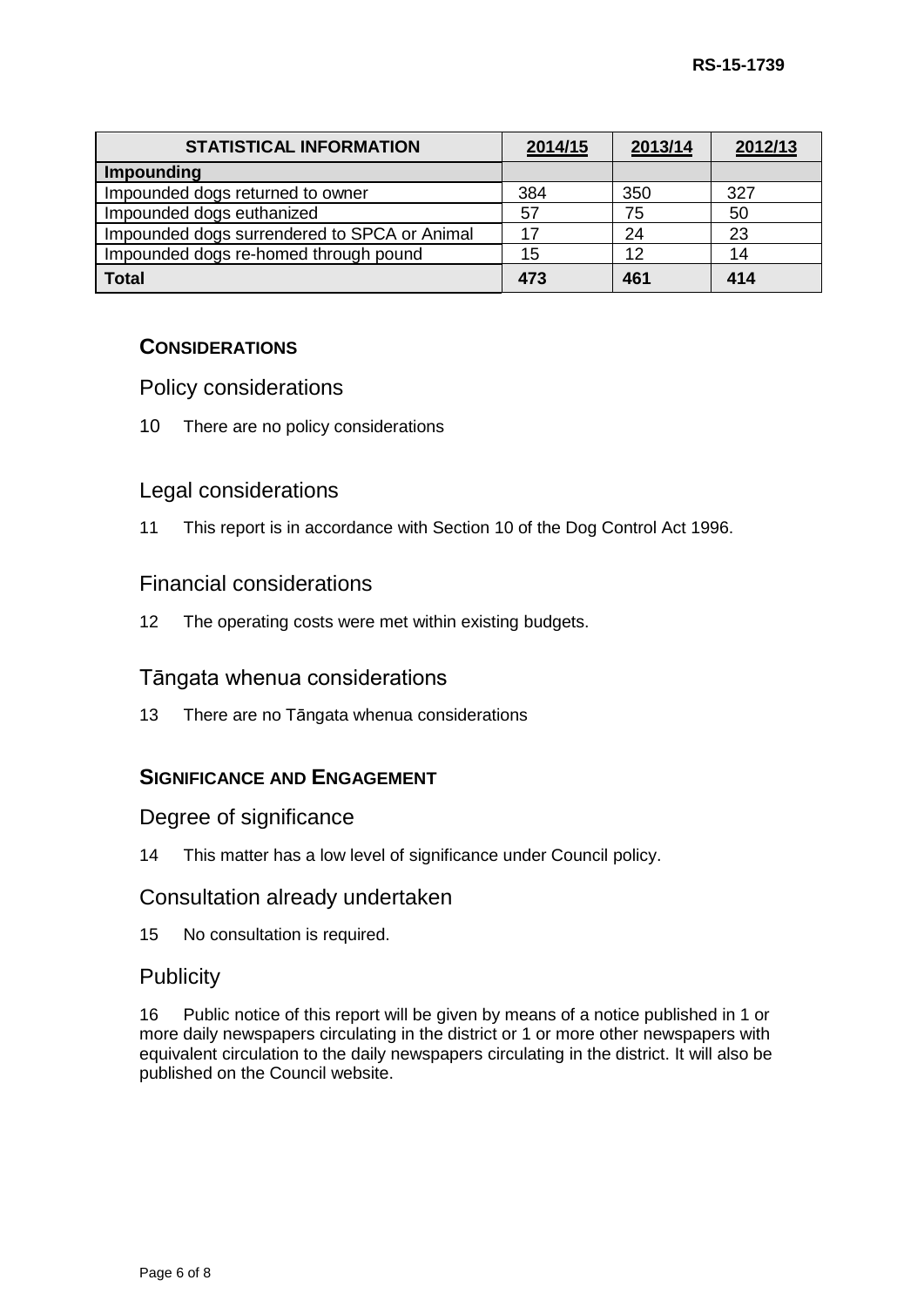## Other considerations

17 A copy of this report will be forwarded to the Secretary for Local Government.

# **RECOMMENDATIONS**

18 That the Committee receives report RS-15-1739 (Annual Report on Dog Control Policy and Practices 2014-2015).

| Report prepared by                              | <b>Approved for</b><br>submission                 | <b>Approved for</b><br>submission                  |
|-------------------------------------------------|---------------------------------------------------|----------------------------------------------------|
| Nick Fowler                                     | <b>Tamsin Evans</b>                               | Kevin Currie                                       |
| <b>Environmental Standards</b><br><b>Manger</b> | <b>Group Manager</b><br><b>Corporate Services</b> | <b>Group Manager</b><br><b>Regulatory Services</b> |

### **ATTACHMENTS**

Appendix 1: Kapiti Coast District Council Dog Control Policy 2009